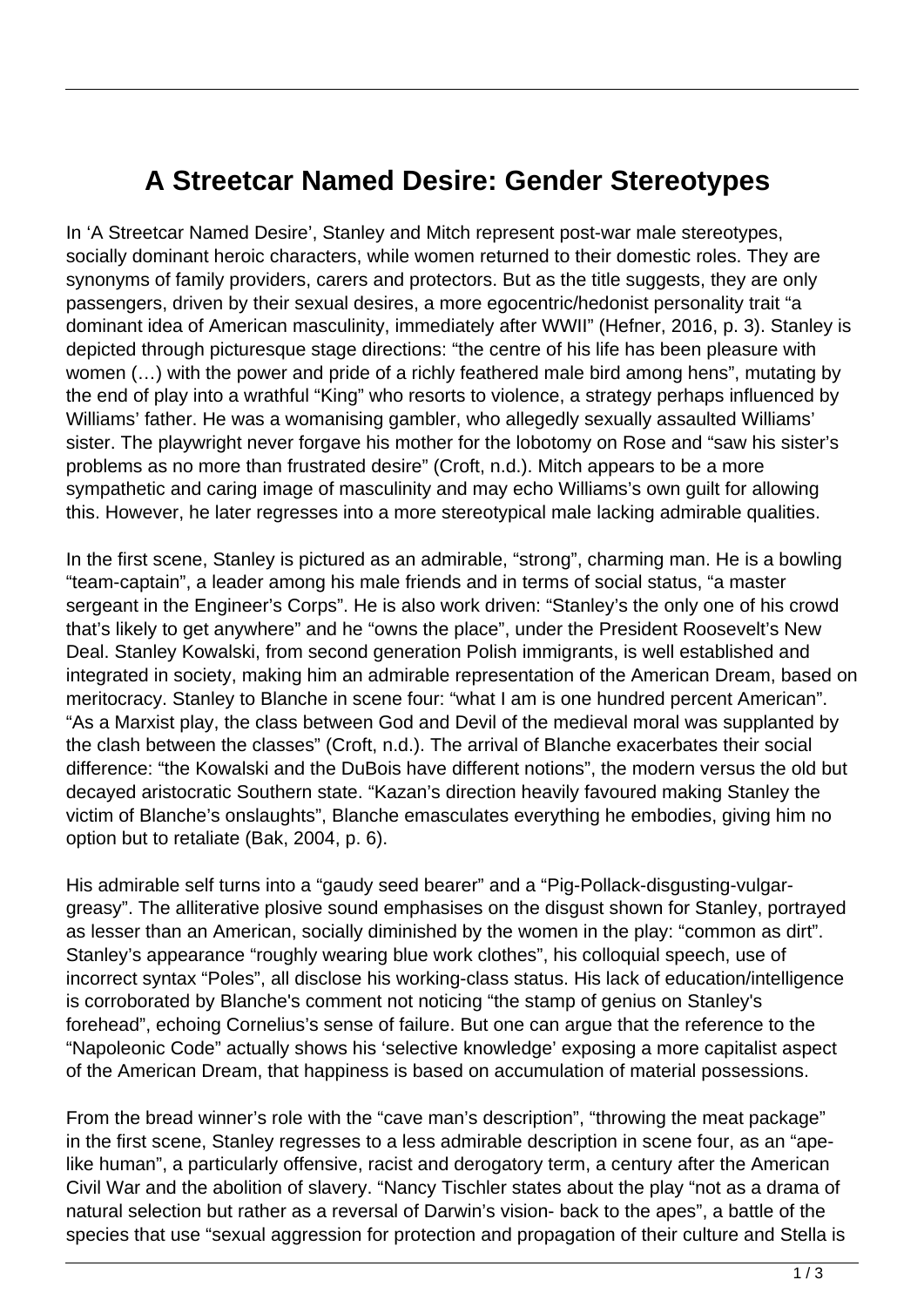the prize" (Bak, 2004, p. 8-9). Blanche's description of Stanley as an animal/subhuman is in continuity with Stella's previous scene's rape rendered by Williams's animalistic stage directions: [Stanley charges on his wife]. [Then they come together with low, animal moans]. Stanley is the "stereotypical batterer", with a "dual Dr. Jekyll-and-Mr. Hyde's personality". In the first scene, he appears affectionate towards his "little woman". In the third scene, he is manipulative, declines Stella's advances and goes on abusing her. After the incident, he becomes "vulnerable and dependent" like a child, as he"fears that Stella will leave him": "My baby doll's left me [begins to sob uncontrollably]" (Koprince, 2009 p. 52-55). "The final act of domination comes at the end of scene ten, when Stanley carries Blanche offstage and rapes her, depraving her of femininity" (Hefner, 2016, p.7). "In the 1940's, the notion of domestic violence is not a crime, but merely a family matter that should be handled within the privacy of the home" (Koprince, 2009, p. 57).

While "Stanley is not once gentle, meek or loving" (Hefner, 2016, p. 6), Mitch is not short of a chivalric "natural gentleman". He stands up for Blanche's mistreatment by Stanley in the last scene: "I'll kill you". Mitch embodies the "Apollonian", "the restraint and order" as opposed to the "Dionysian", "the passion and metaphysics", counterbalancing Stanley's aggression, restoring humanity into masculinity (Bak, 2004, p. 7). He appears to be the perfect romantic match for Blanche with "sensitive look", wearing an "alpaca coat", affectionate: "you need somebody. And I need somebody too" and share of similar past that leaves them widowed: "the Varsouviana Polka", a constant reminder of her first husband and for Mitch, the "silver case" given by a dying lover. In scene five, "she hopes that Mitch will provide a place where she can rest", finding "an escape from the sound of Allan's implacable tread" (Bloom, 2009, p. 156).

But somehow, Mitch feels that he cannot measure against Blanche's obvious education as an English teacher and against Stanley's looks. He feels inferior, "awkward" and "depressed". He needs to gain "muscles", maybe hiding a more effeminate side of himself. Williams is ambivalent about his homosexuality: "They never give the Nobel Prize to writers who are homosexual" (…) But I've never found it necessary to deal with it in my work" (Croft, n.d.). Mitch is also described as "a Mamma's boy" (Bak, 2004, p. 8), a "cry baby": "I'll be alone when she goes". Sievers refers to Mitch's "Oedipus complex, who wants to escape his mother yet loyally worshipping her" (Kelly, 2019).

Mitch is Stanley's loyal old army and new poker buddies, there is a sense of an admirable male bond/camaraderie, when in scene three, he looks after Stanley after his drunken poker night as he "put him on the bed, get a wet towel" and only have an amusing comment on Stella's abuse throwing to a "terrified" Blanche: "Ho-ho! There's nothing to be scared of. They're crazy about each other" re-enforced by "poker shouldn't be played in a house with women", complacent to Stella's mistreatment. Critics sees Stella as "a masochist battered woman" who secretly enjoys the pain he inflicted upon her" (Koprince, 2009, p. 55). She is "sort of-thrilled" when Stanley "smashed things on their wedding night" and didn't run away. In scene nine, when Stanley reveals him Blanche's sexual scandal to regain domination over him, Mitch, betrayed, he is more concerned about his reputation rejecting a 'dirty' Blanche: "I don't want to marry you". "You are not clean enough to bring in the house with my mother". It is a recurrent biblical theme in the play, the idea of sin being cleansed and virtue. The "paper lantern" metaphor, being torn by both male characters, as Blanche is being exposed, aged and soiled. Philip C. Kolin comments that "Mitch is both Blanche's victim and oppressor". Mitch is like Stanley's shadow, what he fails at, Stanley succeeds in. "He gets Blanche to admit the truth but is unable to abuse her, leaving the job to the more manly Stanley" (Kelly, 2019).